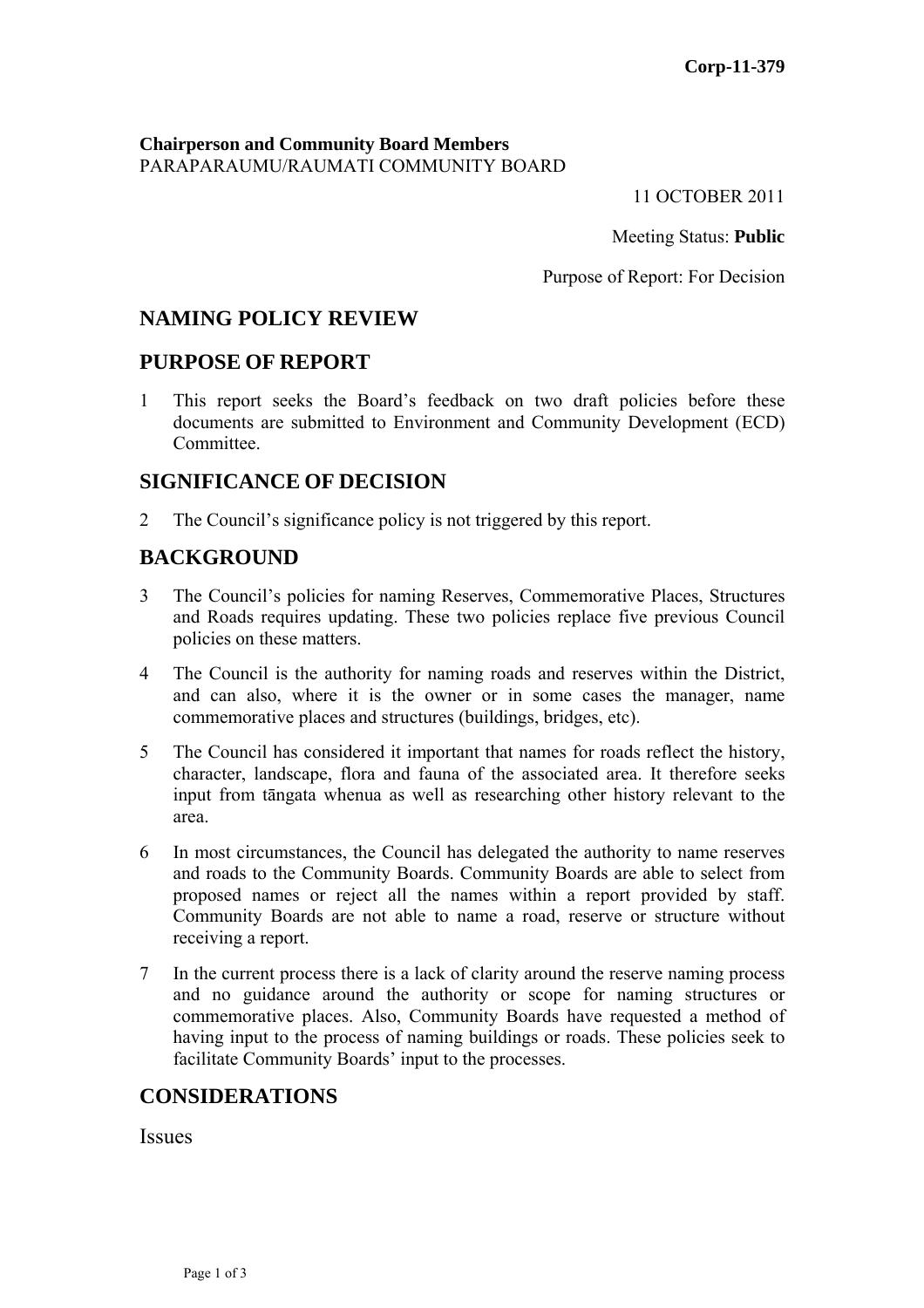- 8 The naming policy for roads in a new subdivision relies on input from the developer, iwi and if necessary Council staff. The intent of the new Roa d Naming policy is to have the developer discuss possible names with the appro priate iwi, or hapū, rather than Council staff undertaking this task. Council staff wi ll provide the Developer with a contact for that discussion when they sub mit their subdivision plans. Developers will need to state the disc ussions they have had with iwi when submitting their proposals for road or reserve names.
- 9 Within the policies the Council seeks the support of all Community Boards to help develop a list of notable names that can be used within the reports that Community Boards consider when naming roads, reserves, structures or commemorative places. This will enable the Community Boards to continue to recognise outstanding contributions to their communities by individuals, families or for significant events to be recognised.
- 10 A change to the naming policy for Reserves, Structures (buildings, bridges or other brick and mortar structures), and Commemorative Places relates to the recognition of a person or family. The intent of this change is to ensure that only one name is used so that it provides appropriate recognition to that person or family regardless of their culture. In cases where a person, hapu or iwi name is used a descriptor would be applied. This descriptor ensures that people can link that name with the reserve, structure or commemorative place it names. An example of this is Porirua's Te Rauparaha Arena and the Te Atiawa Park in Paraparaumu.

### Financial Considerations

11 There are no financial considerations in this report.

### Legal Considerations

12 There are no legal considerations within this report

### Delegatio n

- 13 The Governance Structure states Community Boards are to:
	- *make recommendations on policies and strategies for the Council on behalf of the community for the social, economic, environmental and cultural wellbeing of the District, and in particular in the development* 5.2 *of the LTCCP and associated policies and strategies.*

### Consultation

14 These policies are being discussed with each Community Board as well as Te Whakaminenga o Kāpiti. When feedback has been compiled the policies will be considered by the ECD Committee.

### Policy Implications

15 These two polices replace five existing Council policies that have not been reviewed for over ten years.